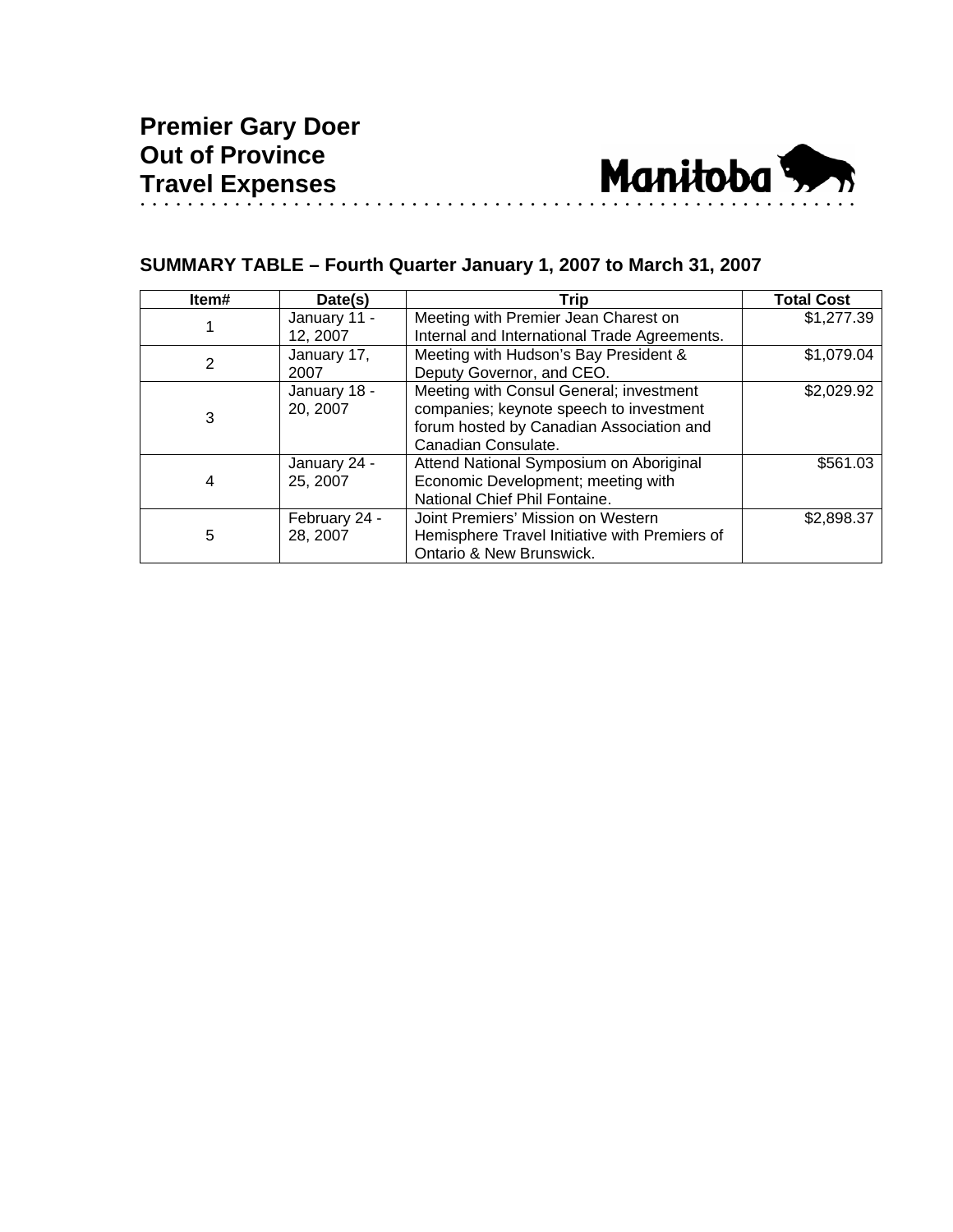### **TRAVEL DETAILS**

| Item#1                      |                                                                 |
|-----------------------------|-----------------------------------------------------------------|
| Purpose                     | Meeting with Premier Jean Charest on Internal and International |
|                             | Trade Agreements.                                               |
| Date(s)                     | January 11 - 12, 2007                                           |
| Destination(s)              | Montreal, PQ                                                    |
| Air fare                    | \$1,079.04                                                      |
| <b>Other Transportation</b> |                                                                 |
| Accommodation & meals       | \$198.35                                                        |
| & phone calls               |                                                                 |
| Other                       |                                                                 |
| <b>TOTAL:</b>               | \$1,277.39                                                      |

## **Item# 2**

| Item# $2$                   |                                                                 |
|-----------------------------|-----------------------------------------------------------------|
| Purpose                     | Meeting with Hudson's Bay President & Deputy Governor, and CEO. |
| Date(s)                     | January 17, 2007                                                |
| Destination(s)              | Toronto, ON                                                     |
| Air fare                    | \$1,079.04                                                      |
| <b>Other Transportation</b> |                                                                 |
| Accommodation & meals       |                                                                 |
| & phone calls               |                                                                 |
| Other                       |                                                                 |
| <b>TOTAL:</b>               | \$1,079.04                                                      |

#### **Item# 3**

| Item# $3$                   |                                                               |
|-----------------------------|---------------------------------------------------------------|
| Purpose                     | Meeting with Consul General; investment companies; keynote    |
|                             | speech to investment forum hosted by Canadian Association and |
|                             | Canadian Consulate.                                           |
| Date(s)                     | January 18 - 20, 2007                                         |
| Destination(s)              | New York, NY                                                  |
| Air fare                    | \$1,079.04                                                    |
| <b>Other Transportation</b> |                                                               |
| Accommodation & meals       | \$950.88                                                      |
| & phone calls               |                                                               |
| Other                       |                                                               |
| TOTAL:                      | \$2,029.92                                                    |

### **Item# 4**

| Item#4                      |                                                               |
|-----------------------------|---------------------------------------------------------------|
| Purpose                     | Attend National Symposium on Aboriginal Economic Development; |
|                             | meeting with National Chief Phil Fontaine.                    |
| Date(s)                     | January 24 - 25, 2007                                         |
| Destination(s)              | Saskatoon, SK                                                 |
| Air fare                    | \$427.00                                                      |
| <b>Other Transportation</b> |                                                               |
| Accommodation & meals       | \$134.03                                                      |
| & phone calls               |                                                               |
| Other                       |                                                               |
| TOTAL:                      | \$821.87                                                      |